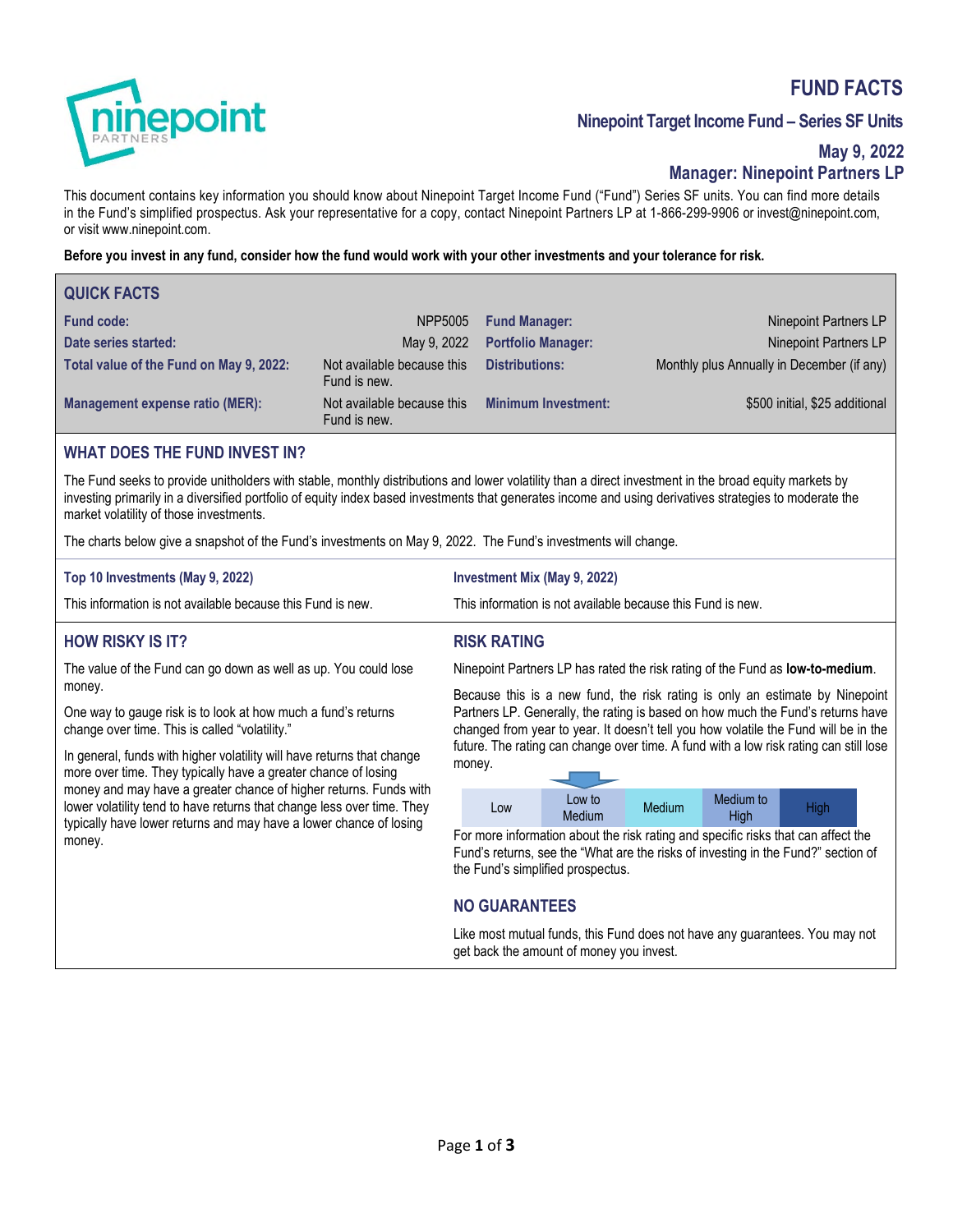### **HOW HAS THE FUND PERFORMED?**

This section tells you how Series SF units of the Fund have performed since inception. Returns are after fund expenses have been deducted. These expenses reduce the Fund's returns.

#### **Year-by-year returns**

This information is not available because the Fund is new and has not been distributed under a simplified prospectus for a full calendar year.

#### **Best and worst 3-month returns**

This information is not available because the Fund is new and has not been distributed under a simplified prospectus for a full calendar year.

#### **Average return**

This information is not available because the Fund is new and has not been distributed under a simplified prospectus for 12 consecutive months.

| <b>WHO IS THIS FUND FOR?</b>                                                                                                                                                                                                                                                                                                     | A WORD ABOUT TAX                                                                                                                                                                                                                                                                                                                            |
|----------------------------------------------------------------------------------------------------------------------------------------------------------------------------------------------------------------------------------------------------------------------------------------------------------------------------------|---------------------------------------------------------------------------------------------------------------------------------------------------------------------------------------------------------------------------------------------------------------------------------------------------------------------------------------------|
| The Fund is suitable for those investors seeking stable, monthly<br>distributions, lower volatility than a direct investment in the broad equity<br>markets, and exposure to a diversified portfolio of equity index based<br>investments. The Fund is suitable for investors with a medium to long-<br>term investment horizon. | In general, you'll have to pay income tax on any money you make on a fund.<br>How much you pay depends on the tax laws where you live, the type of earnings<br>(i.e., income or capital gains), and whether or not you hold the Fund in a<br>registered plan such as a Registered Retirement Savings Plan or a Tax-Free<br>Savings Account. |
|                                                                                                                                                                                                                                                                                                                                  | Keep in mind that if you hold your Fund in a non-registered account, fund<br>distributions are included in your taxable income, whether you get them in cash<br>or have them reinvested.                                                                                                                                                    |

### **HOW MUCH DOES IT COST?**

The following tables show the fees and expenses you could pay to buy, own and sell Series SF units of the Fund. The fees and expenses – including any commissions – can vary among series of a fund and among funds. Higher commissions can influence representatives to recommend one investment over another. Ask about other series, funds and investments that may be suitable for you at a lower cost.

#### **1. Sales Charges**

There are no sales charges or commissions payable to your representative's firm for Series SF units of the Fund.

#### **2. Fund Expenses**

You don't pay these expenses directly. They affect you because they reduce the Fund's returns.

The Fund's expenses are made up of the management fee, operating expenses and trading costs. The series' annual management fee is 0.30% of the series' value. Because this series is new, operating expenses and trading costs are not yet available.

#### **More about the trailing commission**

There is no trailing commission payable to your representative's firm by Ninepoint Partners LP in respect of Series SF units of the Fund.

#### **3. Other Fees**

You may have to pay other fees when you buy, hold, sell or switch units of the Fund.

| FEE.                                  | <b>WHAT YOU PAY</b>                                                                                                                                                                                                                                                                                                                                                          |
|---------------------------------------|------------------------------------------------------------------------------------------------------------------------------------------------------------------------------------------------------------------------------------------------------------------------------------------------------------------------------------------------------------------------------|
| <b>Fee-Based Account</b>              | Series SF units of the Fund are only available to investors who have a fee-based account with their representative's firm<br>and whose representative's firm has signed an agreement with Ninepoint Partners LP. You pay a fee to your<br>representative's firm for investment advice and other services.                                                                    |
| <b>Switch Fee / Conversion</b><br>Fee | A fee of 0-2% of the value of the units you wish to switch or reclassify may be charged by your representative's firm, as<br>negotiated with your representative.                                                                                                                                                                                                            |
| <b>Short-Term Trading Fee</b>         | Ninepoint Partners LP may impose a short-term trading fee payable by the unitholder to the Fund of up to 1.5% of the<br>aggregate net asset value of the units redeemed if such units are redeemed within 20 days of purchase or switch. For<br>purposes of this short-term trading fee, units will be considered to be redeemed on a first-in first-out basis. If Ninepoint |